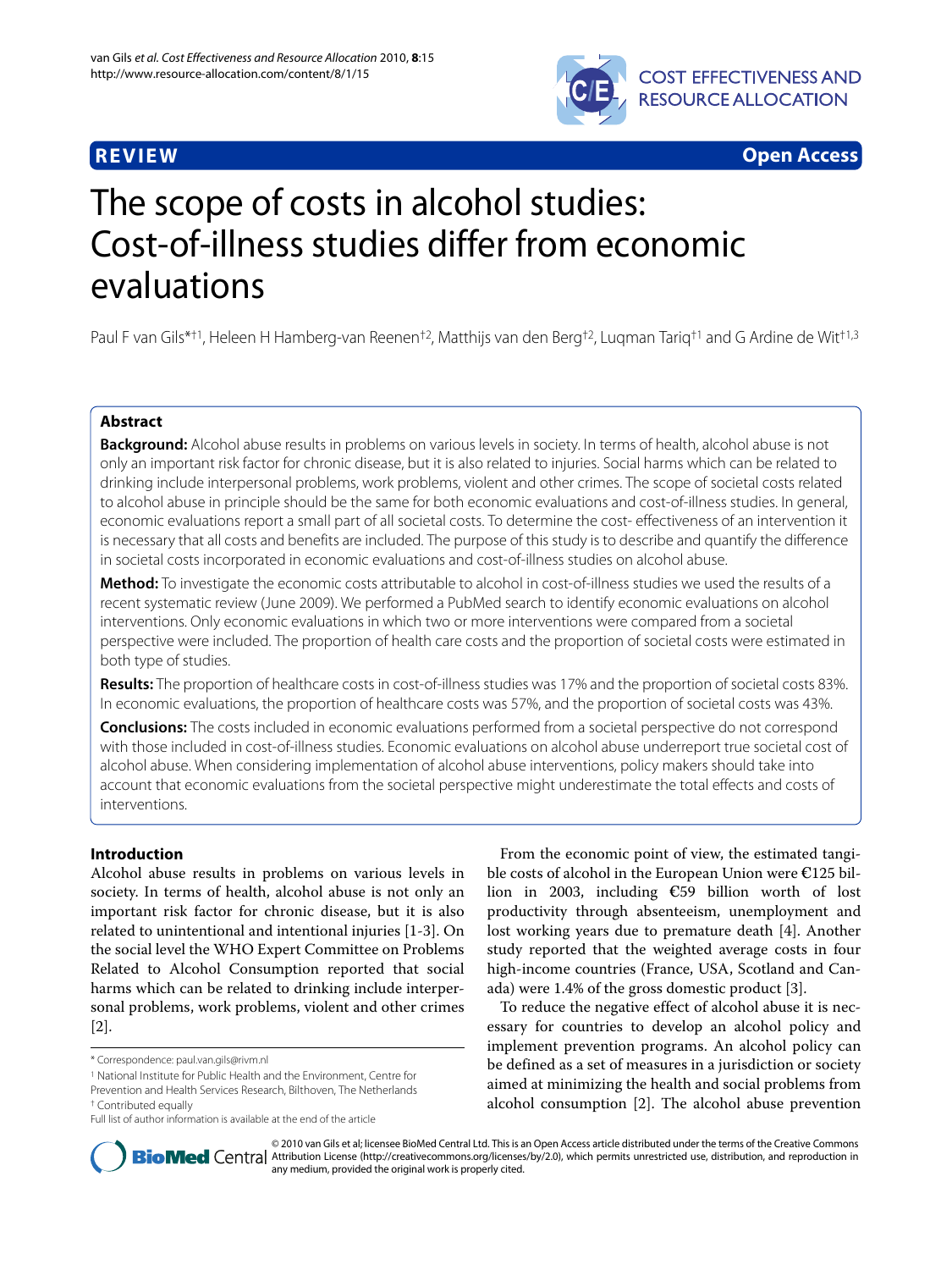programs as developed, focus on one of more of the strategies of the WHO: reducing the availability of alcohol, alcohol prices and taxes, restricting the sale of alcohol, restrictions on alcohol marketing, drink-driving countermeasures, education and persuasion [\[2](#page-5-2)[,5](#page-5-4)].

Before an intervention may be implemented, a firm evidence base for its effectiveness is needed. The effects of an intervention should be both statistically significant and clinically relevant.

In light of increasing health care costs and limited resources, interventions aimed at reducing alcohol abuse should not only be effective, but efficient or cost-effective too. Nowadays, policy makers require information about the effectiveness of an intervention in relation to its costs. The perspective of an economic evaluation of an alcohol abuse intervention should be taken into account in the decision making process. If a study is performed from a health care perspective only costs are included which are related to health care use. A study performed from a social perspective includes both healthcare costs and all relevant societal costs. In the case of an alcohol abuse intervention performed from the societal perspective, costs due to productivity losses, crime and law enforcement costs also have to be included, in addition to health care costs. Taking into account the public interest, it is important for a policy maker that all costs related to excessive alcohol use are included in an economic evaluation. In other words: to be able to make a clear decision whether getting good value for the money when introducing a preventive intervention, a policymaker needs economic evaluations that include all related societal costs.

Cost-of illness studies which are performed according to the international guidelines of the WHO report all type of healthcare cost and societal costs comprehensively [\[6](#page-5-5)]. From economic evaluations from the societal perspective, it is not known whether all types of societal costs are taken into account. To determine the cost- effectiveness of an intervention it is necessary that all costs and benefits are included. The purpose of this study is to describe the cost components and to quantify the difference in societal costs incorporated in economic evaluations and cost-of-illness studies on alcohol abuse. For the comparison of costs incorporated in economic evaluations and in cost-of-illness studies, we do not focus on marginal cost differences between interventions, but rather concentrate on included pre-intervention costs in economic evaluations only.

# **Method**

A recently published review summarizes the costs attributable to alcohol abuse as involved in cost-of illness studies [\[3](#page-5-1)]. One of the purposes of that review was to analyze the full societal effect of alcohol, since cost-of-illness

studies are not restricted to health but usually include criminal outcomes and other social detriments. We selected four of the 29 identified cost-of-illness studies. Those studies were methodologically most comparable i.e. those estimating the gross costs and using the same discount rate. Those were studies of high income countries (France, US, Scotland and Canada). We calculated the per-study (unweighted) average proportion of health care costs and societal costs of those four cost-of-illness studies [\[3\]](#page-5-1). The types of costs involved in those studies are: total healthcare costs, prevention and research costs, public order and safety costs, criminal damage costs, drink-driving costs, work-related costs, the loss of revenues from compulsory taxes, property damage and premature mortality in the non working population. For the per-study average proportion of healthcare costs, we counted total health care costs and prevention and research costs. To have an estimate of the total societal costs, we counted all other type of costs.

To identify economic evaluations on alcohol interventions, we performed a PubMed search. The search contained the terms: alcohol abuse, alcohol misuse, economic evaluation, cost-effectiveness, cost-utility, life year gained, QALY, prevention, preventive intervention and societal perspective. We searched for economic evaluations that were reported between 2000 and 2009 in English. We only included full economic evaluations performed from the societal perspective in which two or more interventions on alcohol abuse were compared with each other or with usual care [\[7](#page-5-6)]. Of the included studies the per-study (unweighted) average proportion of healthcare cost and societal costs at baseline were calculated for the intervention groups. The proportion of the health care costs and the proportion of the societal costs were compared in both cost-of-illness studies and economic evaluations.

To be able to compare the outcomes of cost-of-illness studies and economic evaluations with different base years and different currency units, all local currencies were first transferred to the euro currency values of that time, following the advice of the Organization for Economic Co-operation and Development, and then recalculated to 2008, the year that was chosen as base year for the current study [\[8](#page-5-7)[,9](#page-5-8)].

# **Results**

# **Cost-of-illness studies**

Table 1 shows the results of the cost-of-illness studies. Differences in types of societal costs that were included in the four investigated cost-of-illness studies were observed. All studies included public order and safety costs and work-related (productivity) costs, and all but one study did include drink-driving costs [\[10](#page-5-9)[,12](#page-5-10)]. Productivity costs were estimated using the 'human capital'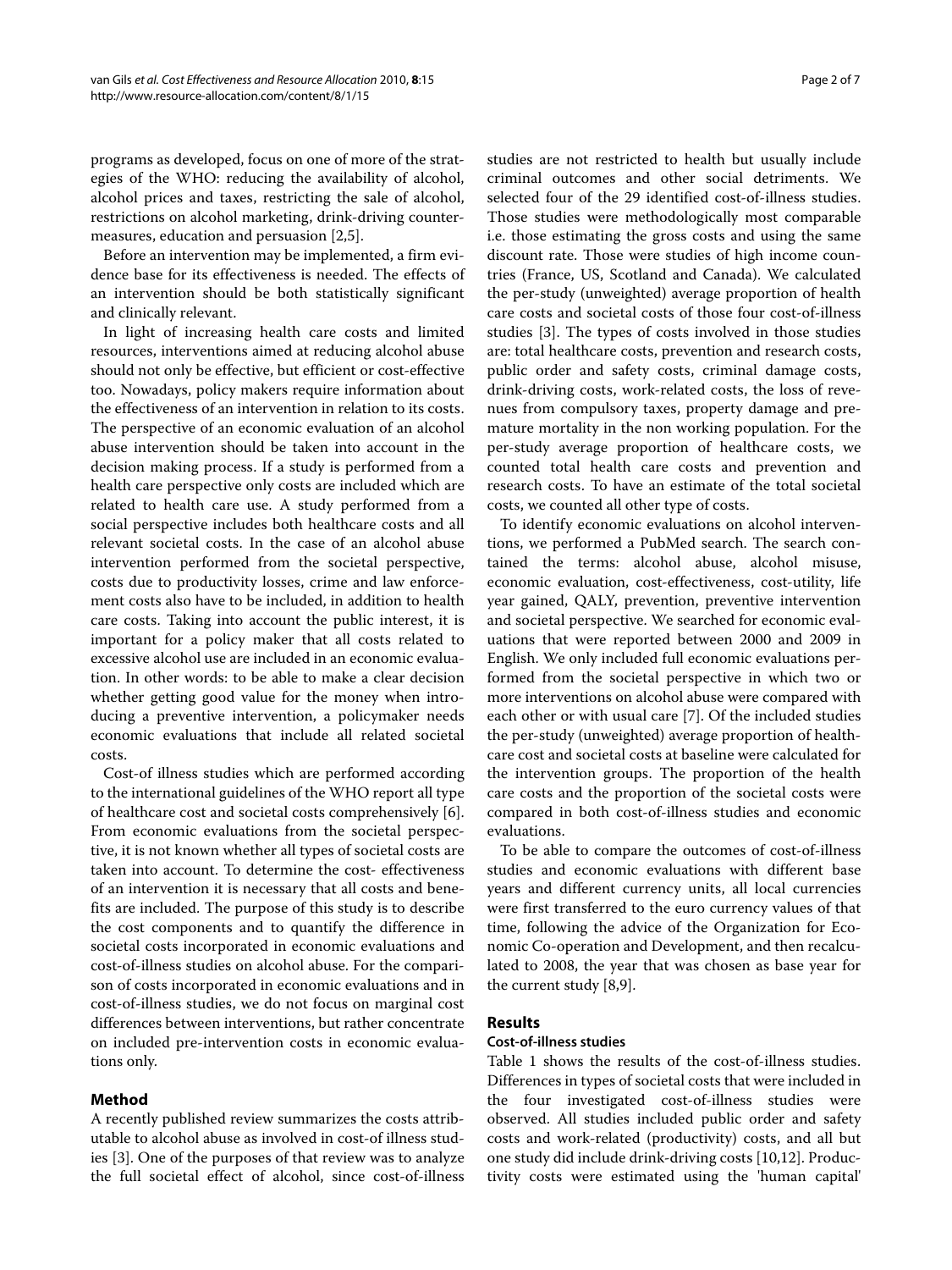**Table 1: The costs as reported in four included cost-of-illness studies (recalculated into million 2008**€**) and the proportion Health Care costs and Societal costs (%)**

| <b>Study</b>            | <b>Healthcare</b><br>costs | Prevention<br>and<br>research<br>costs | Total<br><b>Health Care</b><br>costs | Proportion<br><b>Health care</b><br>costs(%) | Public<br>order and<br>safety costs | Criminal<br>damage<br>costs | Drink-driving<br>costs | <b>Work-related</b><br>costs | Cost of the<br>losses in<br>compulsory<br>taxes | <b>Total</b><br><b>Societal</b><br>costs | Proportion<br>societal<br>costs | <b>Total</b><br>costs |
|-------------------------|----------------------------|----------------------------------------|--------------------------------------|----------------------------------------------|-------------------------------------|-----------------------------|------------------------|------------------------------|-------------------------------------------------|------------------------------------------|---------------------------------|-----------------------|
| Fenoglio<br>(France)    | 3,500                      | 698                                    | 4,198                                | 19                                           | 70                                  |                             | 4,393                  | 10,936                       | 2,333.                                          | 17,732                                   | 81                              | 21,930                |
| <b>Harwood</b><br>(USA) | 28,074                     | 1,860                                  | 29,934                               | 15                                           | 779                                 | 8,966                       | 17,948                 | 141,497                      |                                                 | 164,811                                  | 85                              | 198,345               |
| Varney<br>(Scotland)    | 155                        | 3                                      | 158                                  | 9                                            | 142                                 | 442                         |                        | 1025                         |                                                 | 1,608                                    | 91                              | 1,766                 |
| Rehm<br>(Canada)        | 2,678                      | 110                                    | 2,788                                | 24                                           | 2,488                               | 127                         | 613                    | 5,772                        |                                                 | 9,001                                    | 76                              | 11,789                |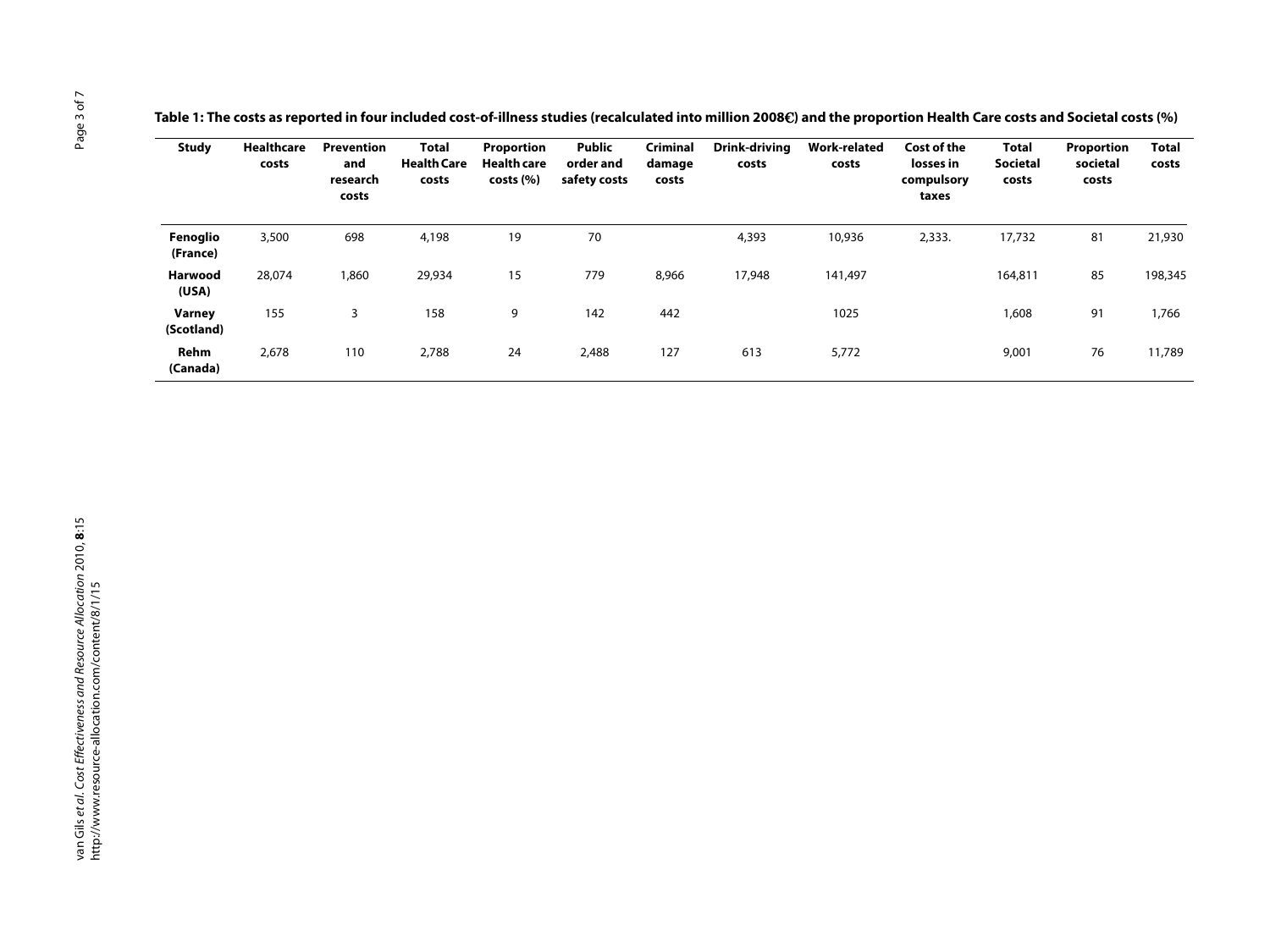| Table 2: The types of baseline costs as reported in five economic evaluations (2008€) and the proportion Health Care costs and Societal costs (%) |  |  |
|---------------------------------------------------------------------------------------------------------------------------------------------------|--|--|
|                                                                                                                                                   |  |  |

| <b>Study</b>         |                | <b>Healthcare</b><br>costs | Prevention<br>and research<br>costs | <b>Total</b><br>Heath<br><b>Care costs</b> | <b>Proportion</b><br><b>Health Care</b><br>costs (%) | <b>Public</b><br>order and<br>safety costs | <b>Criminal</b><br>damage<br>costs | Drink-<br>driving<br>costs | Work-<br>related<br>costs | Cost of the<br>losses in<br>compulsory<br>taxes | Total<br>societal<br>cost | Proportion<br>Societal<br>costs (%) | Total<br>costs |
|----------------------|----------------|----------------------------|-------------------------------------|--------------------------------------------|------------------------------------------------------|--------------------------------------------|------------------------------------|----------------------------|---------------------------|-------------------------------------------------|---------------------------|-------------------------------------|----------------|
| Barrett              |                | 4,523                      |                                     | 4,523                                      | 53                                                   | 3,146                                      | 665                                |                            | 153                       |                                                 | 3,964                     | 47                                  | 8,487          |
| Parrott <sup>1</sup> | Intervention 1 | 1,087                      | 74                                  | 1,161                                      | 35                                                   | 69                                         | 2,099                              |                            |                           |                                                 | 2,168                     | 65                                  | 3,329          |
|                      | Intervention 2 | 2,367                      | 627                                 | 2,994                                      | 60                                                   | 274                                        | 1,759                              |                            |                           |                                                 | 2,033                     | 40                                  | 5,027          |
| <b>Rychlik</b>       |                | 1,666                      | 10                                  | 1,676                                      | 77                                                   |                                            |                                    |                            | 488                       |                                                 | 488                       | 23                                  | 2,164          |
| Solberg              |                | 2,418                      |                                     | 2,418                                      | 33                                                   | 5,007                                      |                                    |                            |                           |                                                 | 5,007                     | 67                                  | 7,425          |
| UKATT <sup>1</sup>   | Intervention 1 | 2,678                      |                                     | 2,678                                      | 74                                                   | 83                                         | 856                                |                            |                           |                                                 | 939                       | 26                                  | 3,617          |
|                      | Intervention 2 | 2,991                      |                                     | 2,991                                      | 70                                                   | 144                                        | 1130                               |                            |                           |                                                 | 1,274                     | 30                                  | 4,265          |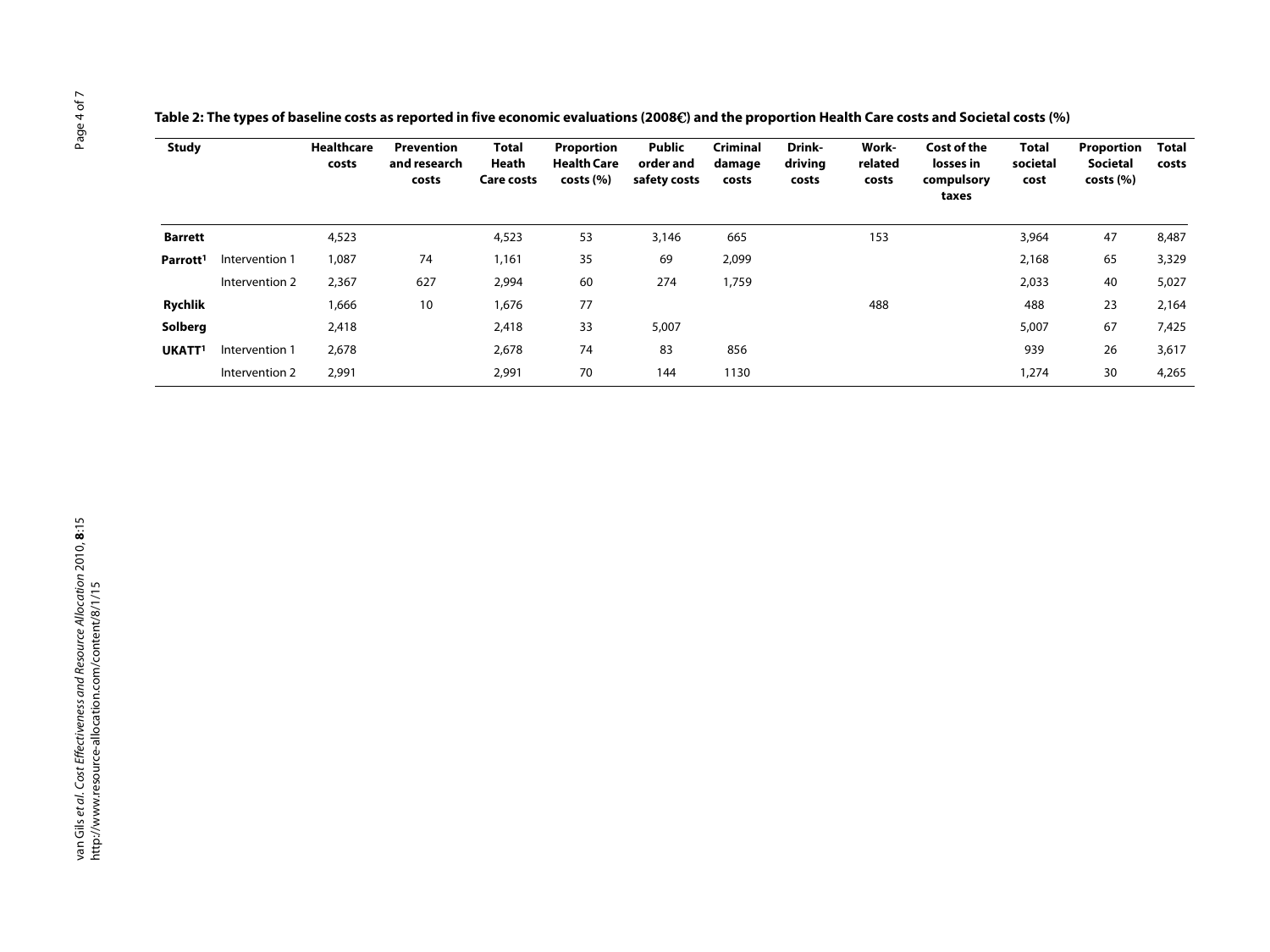approach. Other societal types of costs were only reported in one cost-of-illness study [\[13](#page-5-11)].

Averaged over all the cost-of-illness studies, the proportion of the healthcare costs was 17% of the total cost due to alcohol abuse. The societal costs attributed to 83% of the total alcohol abuse costs.

## **Economic evaluations**

Our literature search on economic evaluations of preventive interventions directed at alcohol abuse conducted in July 2009, identified 116 potentially relevant studies. After having read the abstracts, we selected 34 articles to read in full, of those we included 5 studies because these studies satisfied our inclusion criterion [\[14](#page-5-12)[,18](#page-6-0)]. Reasons for excluding 29 studies were that those were not performed from a societal perspective or were not full economic evaluations. One of included studies was a modeling study [\[17](#page-5-13)], the other four were original research. Two of the studies used the QALY as an outcome measure [[17](#page-5-13),[18\]](#page-6-0), while the other studies presented the outcome in surrogate endpoints: reduction in alcohol consumption [\[14,](#page-5-12)[15\]](#page-5-14) or number of successfully treated persons [\[16\]](#page-5-15).

Table 2 shows the types of costs involved in the economic evaluations and the absolute cost figures. Healthcare costs were reported in all included economic evaluations, and prevention and research costs were included in four of five economic evaluations [\[14](#page-5-12)[,17](#page-5-13)]. Focusing on societal costs, there were large differences in types of costs that were included. Four studies included public order and safety costs [[14](#page-5-12),[15](#page-5-14),[17,](#page-5-13)[18\]](#page-6-0), and two studies included work related costs, using the 'human capitol' approach. There were no studies that included drinkdriving costs and costs of losses in compulsory taxes. We only report the cost components and the absolute costs before the start of an intervention and do not pay attention to incremental or marginal costs.

Averaged over all economic evaluations the proportion of the healthcare costs at baseline was 57% of the total cost, and of the societal costs amounted for 43%.

## **Discussion**

Our study shows that the scope of societal costs included in five economic evaluations with a societal perspective was smaller than the scope of societal costs as incorporated in four cost-of-illness studies. We found only 5 fulleconomic evaluation studies on preventive interventions of alcohol abuse. None of the economic evaluations included all types of societal costs that were represented in the cost-of-illness studies. This means that, although it is claimed that the societal perspective is taken, the societal costs as reported in economic evaluations are incomplete in general. In relation to alcohol abuse it is remarkable that none of the studies included drink-driving costs. Only two studies included work-related costs due to productivity losses. These results corresponds with the findings of Barbosa et al. that a societal perspective has never been taken into full account in economic evaluations [\[19](#page-6-1)]. The four cost-of-illness studies used to identify the healthcare and societal costs of alcohol abuse present those costs clearly in general. The only exception is that Fenoglio et al. did not include criminal damage [[13\]](#page-5-11).

Averaged over all economic evaluations, the proportion of healthcare costs (57%) and societal cost (43%) does not correspond with the proportion as reported in cost-of-illness studies (17% and 83%, respectively). So, the incremental cost-effectiveness ratios (ICER) that are reported in economic evaluations might be underestimations of the true societal costs and effects of preventive interventions directed at alcohol abuse.

It is known that economic evaluations of alcohol abuse interventions performed from a healthcare perspective underestimate true costs, because only healthcare costs are involved in this kind of studies. It will be useful to policy makers if studies make clear how a life-style intervention directed towards alcohol abuse affects both the health care costs and the societal costs [[20](#page-6-2)]. Studies that claim to be done from a societal perspective show an underestimation too. The real part of societal costs will be much higher than presented in those economic evaluations.

Comparing productivity costs between studies is hampered by the existence of two 'schools' that address the issue of valuation of productivity losses in an entirely different manner. Advocates of the friction cost approach come-up with relatively modest estimates of productivity losses, whereas those using the human capital approach may easily reach estimates that are ten to hundred times higher than those generated by frictionists. There is no easy solution to this problem, and both approaches may hold best arguments, depending on the local circumstances of the analysis. In the meantime, absolute clarity about methodology used to derive productivity costs estimates is indispensable.

Two studies presented the QALY as an outcome. In studies done from a healthcare perspective the QALY as an outcome measure is almost standard practice. Although economic evaluations presenting the QALY as outcome measure are more or less comparable with each other, the way the QALY is measured in a public-health intervention performed from a societal perspective is debatable. The questionnaires to estimate the QALY are directed on health status, while in a societal perspective also other benefits besides healthcare, like social welfare, should be involved; these are not included in those questionnaires [\[21](#page-6-3)]. In general, it will be useful to think about the method used to make an economic evaluation of pub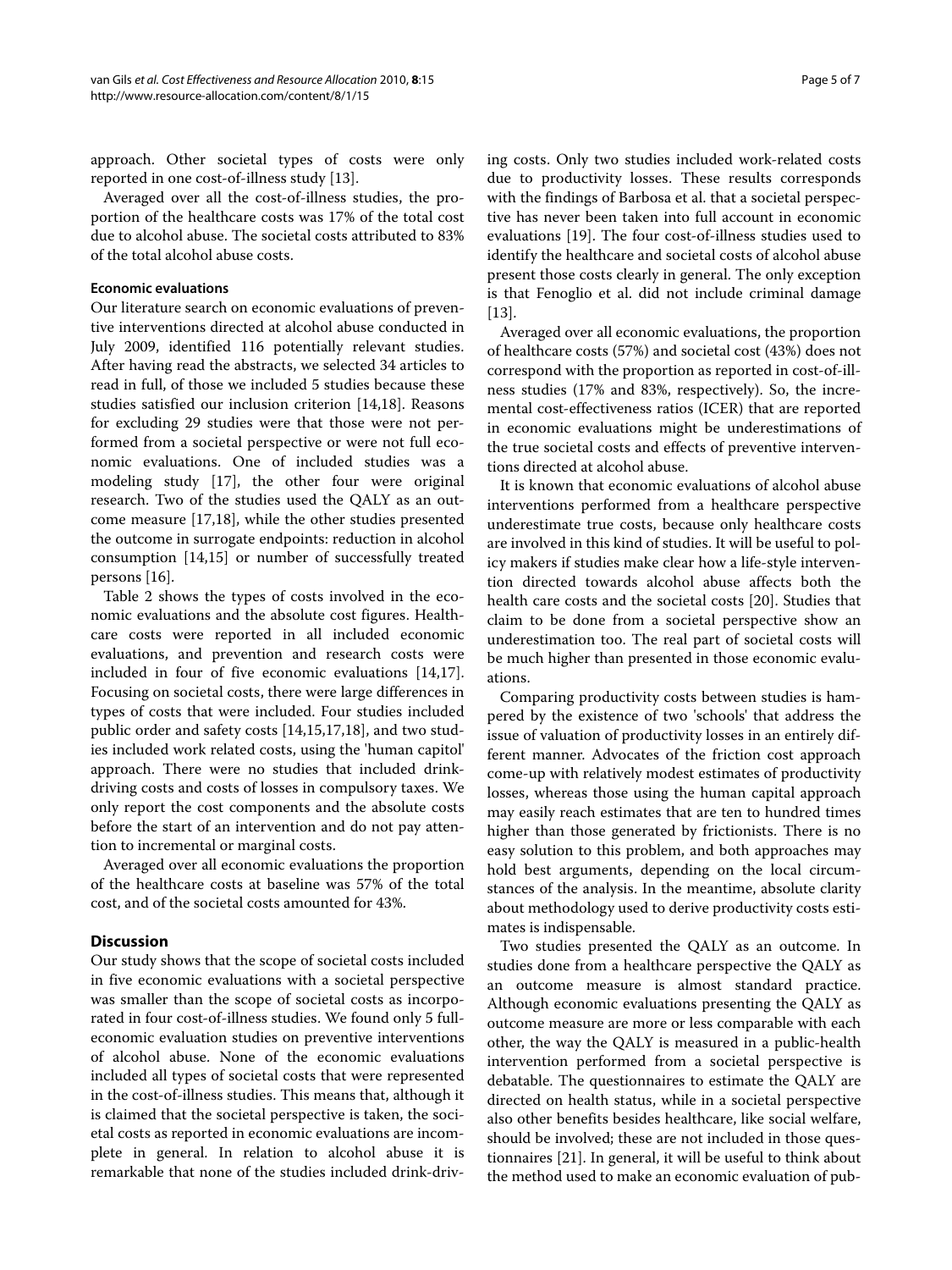lic health programs. Recent literature gives arguments to change from the cost effectiveness/cost-utility analyses to cost-benefit analyses (CBA). CBA does assess how social welfare is affected by an intervention, by identifying and measuring all costs and benefits. All gains, also health gains, are expressed in monetary terms [\[22\]](#page-6-4). Clearly this would represent a more holistic approach to evaluation of different alcohol policy measures. However, for obvious reasons, CBA is rare in all economic evaluations, not only for those of public health programmes.

Some limitations of this study have to be taken into account. We calculated per-study averaged total healthcare costs and societal costs, but it is quite difficult to compare costs as reported in different economic evaluations. This was due to differences in study design, outcome measures, discount rates, et cetera. For example, three studies used 'preventing the decrease of drinking' and 'abstinence' as a surrogate outcome measure. Another limitation is that the cost-of-illness studies showed also differences in the types of costs involved in the studies. That means that a full comparison of the studies is not really possible, although these studies are more complete than the economic evaluations. Furthermore, in the original studies, it is not always clear which costs are placed under the types of costs. It will be possible that 'property damage' costs for instance are placed under the topic 'criminal damage'.

#### **Conclusion**

The costs included in economic evaluations on alcohol abuse interventions performed from a societal perspective do not correspond with those included in cost-of-illness studies on alcohol abuse. It is obvious that alcohol abuse not only affects health care costs, but has also a big influence on societal costs. Productivity losses account for the largest proportion of the total costs. Therefore, it is important that all economic evaluations report productivity costs in the same way, to ensure comparability among studies.

Policy makers need to have data based on real life, i.e. all societal costs (next to all health care costs) should be included in economic evaluations from the societal perspective. It can be concluded from the results of this study, that this is not the case in most economic evaluations. In considering whether good value for the money is achieved when introducing a preventive intervention, policy makers should take into account that the result from an economic evolution from the societal perspective might be an underestimation of the true costs and effects of the intervention.

#### **Competing interests**

The authors declare that they have no competing interests.

#### **Authors' contributions**

PFVG and MVDB developed the method of the study. All the authors helped to draft the manuscript, read and approved the final manuscript.

#### **Author Details**

1National Institute for Public Health and the Environment, Centre for Prevention and Health Services Research, Bilthoven, The Netherlands, 2National Institute for Public Health and the Environment, Centre for Public Health Forecasting, Bilthoven, The Netherlands and 3Julius Centre for Health Sciences and Primary Care, University Medical Centre Utrecht, The Netherlands

#### Received: 8 March 2010 Accepted: 6 July 2010 Published: 6 July 2010

#### **References**

- <span id="page-5-0"></span>1. Room R, Babor T, Rehm J: Alcohol and public health**[.](http://www.ncbi.nlm.nih.gov/entrez/query.fcgi?cmd=Retrieve&db=PubMed&dopt=Abstract&list_uids=15705462)** Lancet 2005, 365:519-530.
- <span id="page-5-2"></span>2. WHO Expert Committee on Problems Related to Alcohol Consumption. Second report**.** World Health Organ Tech Rep Ser 2007:1-53. 55-57, back cover
- <span id="page-5-1"></span>3. Rehm J, Mathers C, Popova S, Thavorncharoensap M, Teerawattananon Y, Patra J: Global burden of disease and injury and economic cost attributable to alcohol use and alcohol-use disorders**[.](http://www.ncbi.nlm.nih.gov/entrez/query.fcgi?cmd=Retrieve&db=PubMed&dopt=Abstract&list_uids=19560604)** Lancet 2009, 373:2223-2233.
- <span id="page-5-3"></span>4. Anderson P, Baumberg B: Alcohol in Europe**.** London: Institute of Alcohol Studies; 2006.
- <span id="page-5-4"></span>5. WHO: Strategies to reduce the harmful use of alcohol**.** Secretariat 61st World Health Assembly 2008.
- <span id="page-5-5"></span>6. Single E, Collins D, Easton B, Harwood H, Lapsley H, Kopp P, Wilson E: International guidelines for estimating the costs of substance abuse (second edition)**.** Geneva: World Health Organization; 2003.
- <span id="page-5-6"></span>7. Drummond MF, Sculpher MJ, Torrance GW, Stoddart GL: Methods for economic evaluation of health care programmes**.** Third edition. Oxford: Oxford University Press; 2005.
- <span id="page-5-7"></span>8. Purchasing Power Parities (PPPs) for OECD Countries since 1980 [[http:/](http://stats.oecd.org/Index.aspx?datasetcode=SNA_TABLE4) [/stats.oecd.org/Index.aspx?datasetcode=SNA\\_TABLE4\]](http://stats.oecd.org/Index.aspx?datasetcode=SNA_TABLE4)
- <span id="page-5-8"></span>9. Consumentenprijsindices (CPI) alle huishoudens, 2000 = 100 [\[http://](http://statline.cbs.nl/StatWeb/publication/?VW=T&DM=SLNL&PA=71311ned&D1=0-1,4-5&D2=0&D3=a&HD=080514-1109&HDR=T&STB=G2) statline.cbs.nl/StatWeb/publication/ [?VW=T&DM=SLNL&PA=71311ned&D1=0-1,4-](http://statline.cbs.nl/StatWeb/publication/?VW=T&DM=SLNL&PA=71311ned&D1=0-1,4-5&D2=0&D3=a&HD=080514-1109&HDR=T&STB=G2) [5&D2=0&D3=a&HD=080514-1109&HDR=T&STB=G2](http://statline.cbs.nl/StatWeb/publication/?VW=T&DM=SLNL&PA=71311ned&D1=0-1,4-5&D2=0&D3=a&HD=080514-1109&HDR=T&STB=G2)]
- <span id="page-5-9"></span>10. Varney SJ, Guest JF: The annual societal cost of alcohol misuse in Scotland**.** Pharmacoeconomics 2002, 20:891-907.
- 11. Harwood H: Updating Estimates of the Economic Costs of Alcohol Abuse in the United States: Estimates, Update Methods, and Data. Report prepared by The Lewin Group for the National Institute on Alcohol Abuse and Alcoholism, 2000. Based on estimates, analyses, and data reported in Harwood, H.; Fountain, D.; and Livermore, G. The Economic Costs of Alcohol and Drug Abuse in the United States 1992. Report prepared for the National Institute on Drug Abuse and the National Institute on Alcohol Abuse and Alcoholism. National Institutes of Health, Department of Health and Human Services. NIH Publication No. 98-4327**.** Rockville, MD: National Institutes of Health; 2000.
- <span id="page-5-10"></span>12. Rehm J, Gnam W, Popova S, Baliunas D, Brochu S, Fischer B, Patra J, Sarnocinska-Hart A, Taylor B: The costs of alcohol, illegal drugs, and tobacco in Canada, 2002**.** J Stud Alcohol Drugs 2007, 68:886-895.
- <span id="page-5-11"></span>13. Fenoglio P, Parel V, Kopp P: The social cost of alcohol, tobacco and illicit drugs in France, 1997**.** Eur Addict Res 2003, 9:18-28.
- <span id="page-5-12"></span>14. Barrett B, Byford S, Crawford MJ, Patton R, Drummond C, Henry JA, Touquet R: Cost-effectiveness of screening and referral to an alcohol health worker in alcohol misusing patients attending an accident and emergency department: a decision-making approach**.** Drug Alcohol Depend 2006, 81:47-54.
- <span id="page-5-14"></span>15. Parrott S, Godfrey C, Heather N, Clark J, Ryan T: Cost and outcome analysis of two alcohol detoxification services**.** Alcohol Alcohol 2006, 41:84-91.
- <span id="page-5-15"></span>16. Rychlik R, Siedentop H, Pfeil T, Daniel D: Cost-effectiveness of adjuvant treatment with acamprosate in maintaining abstinence in alcohol dependent patients**[.](http://www.ncbi.nlm.nih.gov/entrez/query.fcgi?cmd=Retrieve&db=PubMed&dopt=Abstract&list_uids=12644731)** Eur Addict Res 2003, 9:59-64.
- <span id="page-5-13"></span>17. Solberg LI, Maciosek MV, Edwards NM: Primary care intervention to reduce alcohol misuse ranking its health impact and cost effectiveness**.** Am J Prev Med 2008, 34:143-152.